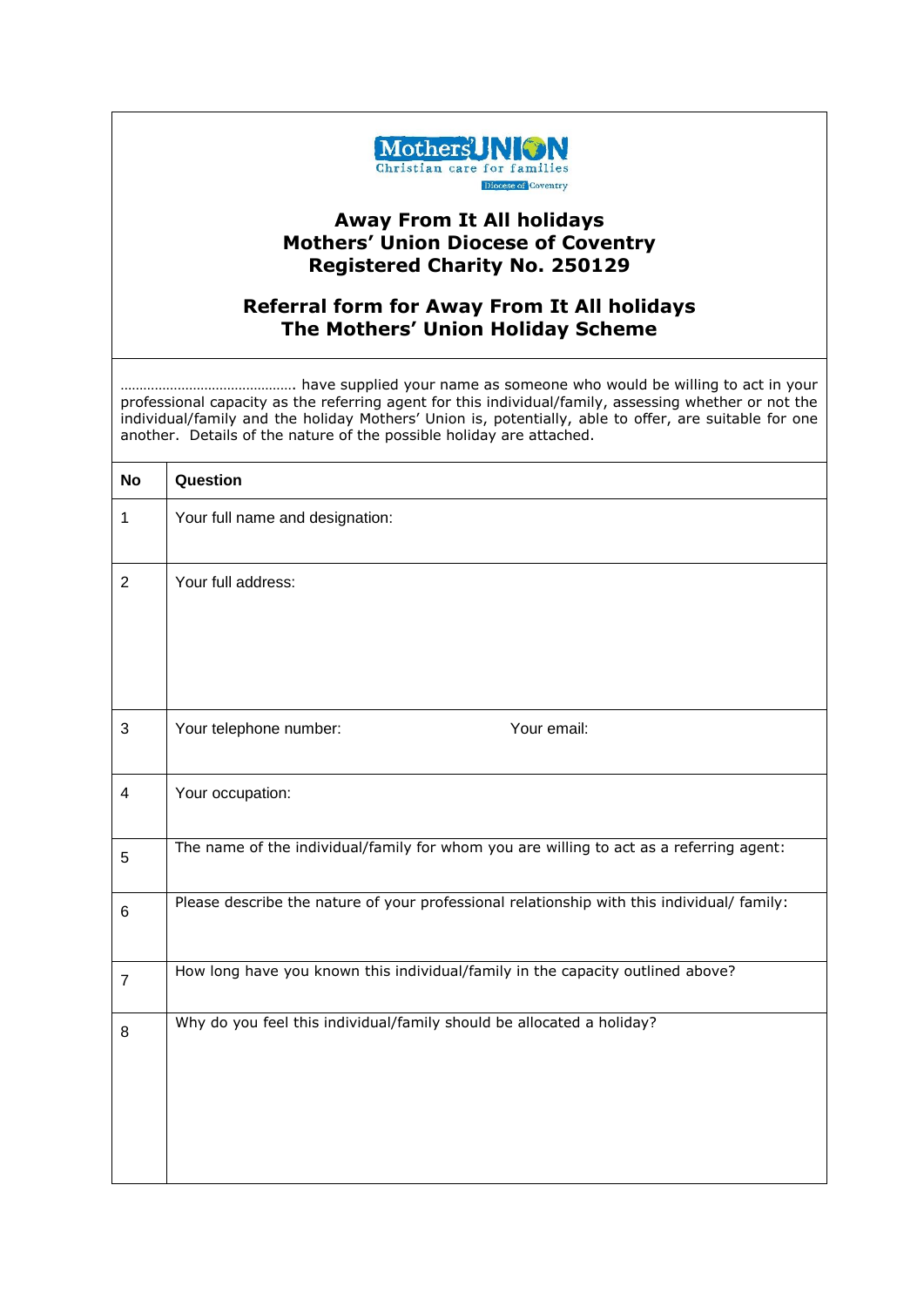| $\boldsymbol{9}$ | Have you read your client's completed application form, and, to the best<br>of your knowledge, confirm that all the information provided is correct?                                                                                                                                                                                                                                                                                                                                                                                                                                                                                                                                                                                            | <b>YES/NO</b> |
|------------------|-------------------------------------------------------------------------------------------------------------------------------------------------------------------------------------------------------------------------------------------------------------------------------------------------------------------------------------------------------------------------------------------------------------------------------------------------------------------------------------------------------------------------------------------------------------------------------------------------------------------------------------------------------------------------------------------------------------------------------------------------|---------------|
| 10               | Please consider the Away From It All holidays: Booking Conditions<br>(enclosed). Have you any reason to suppose that the applicants will not<br>strive to fulfil these booking conditions?<br>If yes, please explain: (Attach additional sheet/s as necessary)                                                                                                                                                                                                                                                                                                                                                                                                                                                                                  | <b>YES/NO</b> |
| 11               | Are you aware of any problems which might arise for the applicant, the<br>holiday venue/site or Mothers' Union, if this individual/family are offered<br>a holiday?<br>If yes, please provide details: (Attach additional sheet as necessary)                                                                                                                                                                                                                                                                                                                                                                                                                                                                                                   | <b>YES/NO</b> |
| 12               | Have you any additional comment or information you would like to supply<br>in relation to this referral?                                                                                                                                                                                                                                                                                                                                                                                                                                                                                                                                                                                                                                        | <b>YES/NO</b> |
| 13               | If any problems occur during the holiday, we may need to contact you, in<br>order to seek your advice about their resolution. Are you willing to be<br>approached in such circumstances?                                                                                                                                                                                                                                                                                                                                                                                                                                                                                                                                                        | <b>YES/NO</b> |
| 14               | Data Protection:<br>Under the General Data Protection Regulations 2018, Mothers' Union in the Diocese of<br>Coventry needs your agreement to hold the information you have supplied for use in<br>connection with its charitable purposes.<br>The General Data Protection Regulations 2018 indicates that information should be kept for<br>no longer than is necessary. In the context of AFIA holidays it is advisable for the records<br>to be kept for six years, after which they will be disposed of as confidential data. (If the<br>paperwork includes for example references to any serious incidents or notes of additional<br>assessments that were undertaken, further advice would be sought before the records are<br>destroyed). |               |
| 15               | Please sign here below, to confirm that:<br>To the best of your knowledge, the information you have supplied is true and<br>$\bullet$<br>complete<br>You give your consent to the information you have supplied being used in the ways<br>$\bullet$<br>indicated.<br>Your signature:<br>Date:                                                                                                                                                                                                                                                                                                                                                                                                                                                   |               |
| 16               | Please indicate here the number (if any) of additional sheets you have attached to this<br>application form:                                                                                                                                                                                                                                                                                                                                                                                                                                                                                                                                                                                                                                    |               |